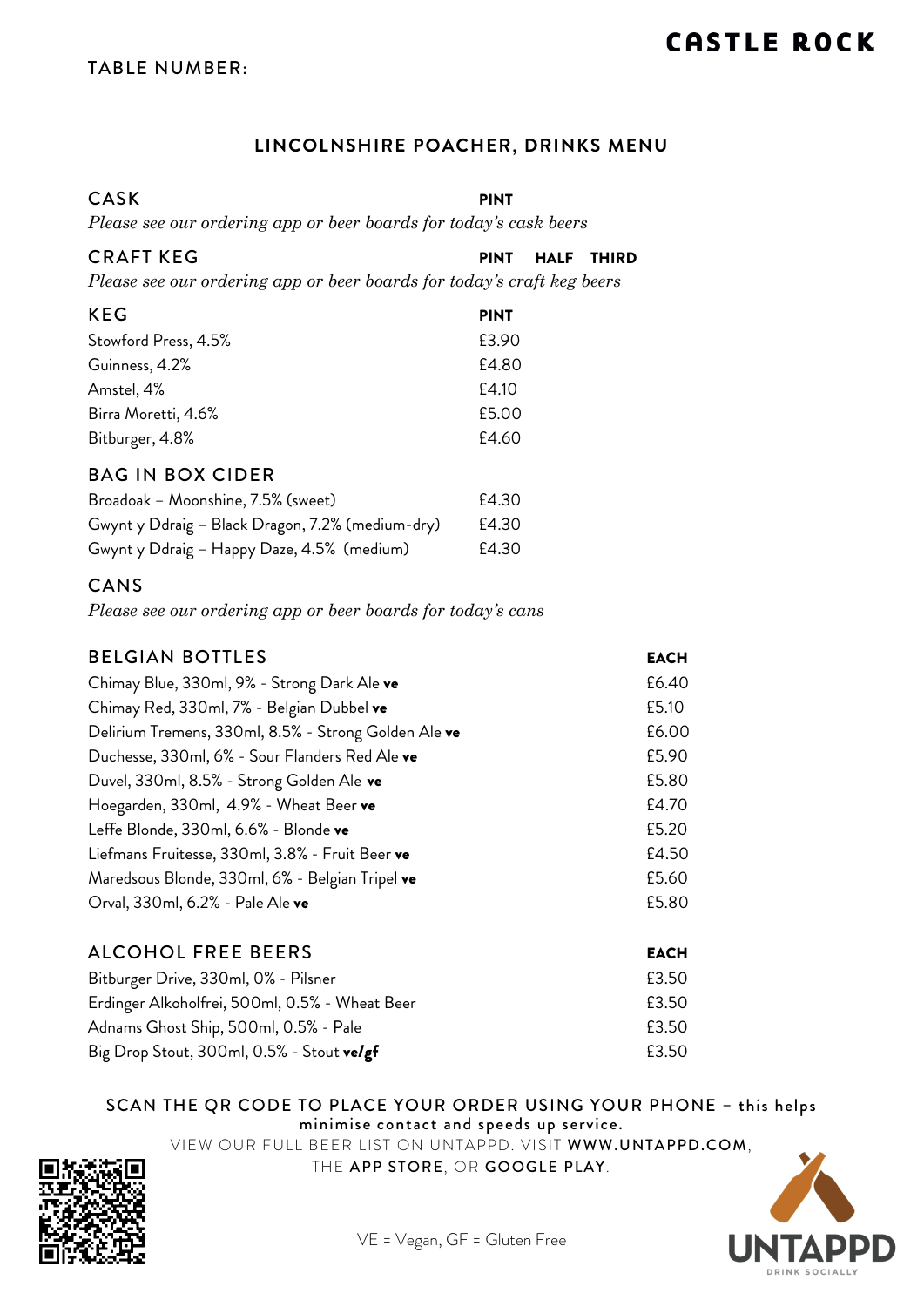#### TABLE NUMBER:

| ALCOHOL FREE BEERS (continued) | EACH |
|--------------------------------|------|
|--------------------------------|------|

Big Drop Citra, 330ml,  $0.5%$  - Citra Pale **ve/gf**  $\qquad \qquad$  £3.50 Big Drop Sour, 330ml,  $0.5\%$  - Sour velgf  $\qquad \qquad$  E3.50 Mikkeller Drinkin' in the Sun, 330ml, 0.3% - Pale  $\qquad \qquad$  £4.00 Mikkeller Drinkin' in the Snow, 330ml, 0.3% - Winter Ale £4.00

| UK BOTTLES                                    | <b>EACH</b> |
|-----------------------------------------------|-------------|
| BrewDog - Punk IPA, 330ml, 5.4%               | £4.30       |
| BrewDog - Vagabond, 330ml, $4.5\%$ gf $£4.00$ |             |

Captain Morgan – Dark £3.00 Captain Morgan – Spiced £3.00 Sailor Jerry 63.00 Havana 3 £3.00

| OTHER BOTTLES                               | <b>EACH</b> |
|---------------------------------------------|-------------|
| Peroni, 330ml, 5.1%                         | £3.60       |
| Rekorderlig cider, 500ml, 4%                | £4.80       |
| - Strawberry and Lime, Mango and Raspberry, |             |

Wild Berries, Passionfruit

| <b>SOFT DRINKS</b>                                             |       | <b>PINT</b>   | <b>HALF</b>   | <b>LARGE DASH</b>    | <b>SMALL DASH</b> |
|----------------------------------------------------------------|-------|---------------|---------------|----------------------|-------------------|
| Orange juice, cranberry juice, cola, diet cola, lemonade       |       | £2.80         | £1.70         | £1.20                | £0.80             |
| Cordial and soda: blackcurrant, lime, orange                   |       | £1.50         | £0.80         |                      |                   |
|                                                                |       |               | <b>EACH</b>   |                      |                   |
| Looza juices, 200ml: Apple, pineapple, tomato, Ace (multivit.) |       |               | £2.50         |                      |                   |
| Elderflower Presse, 250ml                                      |       |               | £2.50         |                      |                   |
| 125ml mixers: Tonic, Light Tonic, Pink Grapefruit Tonic        |       |               | £1.80         |                      |                   |
| Britvic, 200ml; Ginger beer, ginger ale                        |       |               | £2.20         |                      |                   |
| Coastal Spring - Sparkling, 330ml                              |       |               | £2.20         |                      |                   |
| Coastal Spring - Still, 330ml                                  |       |               | £2.20         |                      |                   |
| <b>HOUSE SPIRITS</b>                                           | 25ml  |               |               | <b>HOUSE DOUBLES</b> | 50ml              |
| Russian Standard                                               | £2.40 | Vodka         |               |                      | £3.60             |
| Gordon's                                                       | £2.40 | Gin           |               |                      | £3.60             |
| Bacardi                                                        | £2.40 | Rum           |               |                      | £3.60             |
| Whyte & Mackay                                                 | £2.40 | Whisky        |               |                      | £3.60             |
|                                                                |       | <b>Brandy</b> |               |                      | £3.60             |
| <b>RUM</b>                                                     | 25ml  |               |               | RUM (continued)      | 25ml              |
| Captain Morgan - White                                         | £3.00 | Havana 7      |               |                      | £3.50             |
| Captain Morgan - Dark                                          | £3.00 |               | Kraken Spiced |                      | £4.00             |

#### SCAN THE QR CODE TO PLACE YOUR ORDER USING YOUR PHONE – this helps minimise contact and speeds up service.

VIEW OUR FULL BEER LIST ON UNTAPPD. VISIT WWW.UNTAPPD.COM,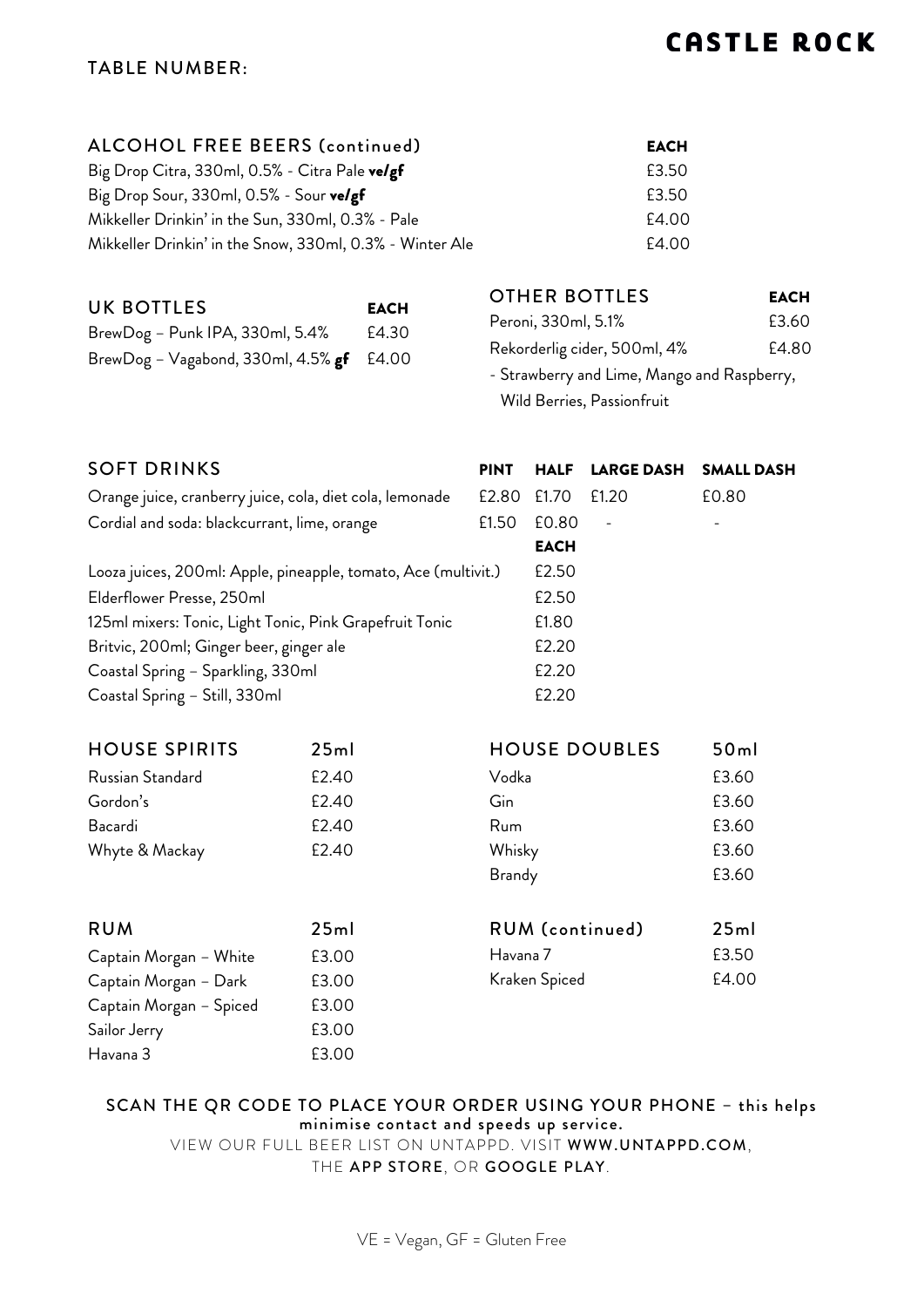#### TABLE NUMBER:

| <b>BRANDY</b> | 25ml  | <b>BOURBON</b> | 25ml  |
|---------------|-------|----------------|-------|
| Martell       | £3.00 | Jack Daniel's  | £3.00 |
| Hennessey     | £3.00 | Knob Creek     | £3.00 |
|               |       | Bulleit        | £3.00 |

#### **- PLEASE ASK OR USE THE ORDERING APP TO VIEW OUR WHISKEY MENU -**

| 25ml 50ml |       |
|-----------|-------|
| £3.50     |       |
| £2.50     |       |
| £4.00     |       |
| £2.50     |       |
|           | £3.00 |
|           | £3.00 |
|           | £2.50 |
|           | £2.50 |
|           | £2.50 |
|           |       |

| GIN                        | 25ml  |
|----------------------------|-------|
| <b>Bombay Sapphire</b>     | £3.00 |
| <b>Hendricks</b>           | £3.50 |
| Castle Rock Beer Gin       | £3.50 |
| Caorunn                    | £4.00 |
| Death's Door               | £4.00 |
| Warner Edwards Dry         | £4.00 |
| Warner Edwards Elderflower | £4.00 |
| Warner Edwards Rhubarb     | £4.00 |
| Bus 509 Pink Grapefruit    | £4.00 |
| Bus 509 Peach Gin          | £4.00 |

| <b>BAR SNACKS</b>                                                                | <b>EACH</b> |
|----------------------------------------------------------------------------------|-------------|
| Pipers Crisps, 40g: Cheddar & Onion, Sea Salt, Sea Salt & Vinegar, Longhorn Beef | £1.00       |
| Sun Valley Nuts, 50g: Salted, Dry Roasted, Chilli, Salted Cashews                | £1.30       |

#### SCAN THE QR CODE TO PLACE YOUR ORDER USING YOUR PHONE – this helps minimise contact and speeds up service.

VIEW OUR FULL BEER LIST ON UNTAPPD. VISIT WWW.UNTAPPD.COM,